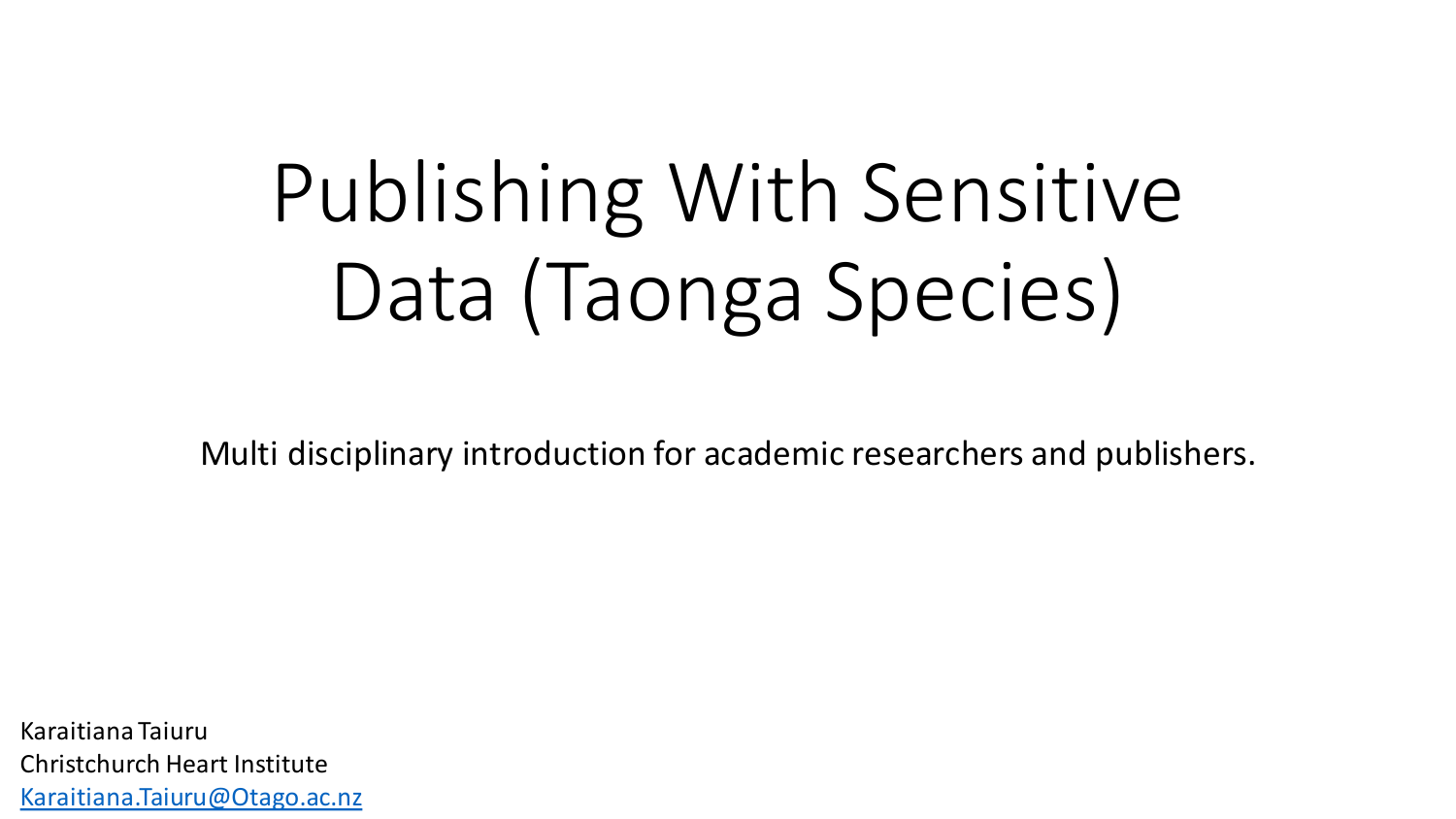## Quotes by Māori

- We've Been Researched to Death (Goodman, A., Morgan, R., Kuehlke, R., Kastor, S., Fleming, K., Boyd, J., Aboriginal Harm Reduction Society, W. (2018).
- We are the most over researched people in the world. Linda Tuhiwai Smith (2012).
- When I was General Manager of a local Marae, we could have 30 calls a day from researchers.
- If you want to engage properly with Māori, be culturally safe and create relationships.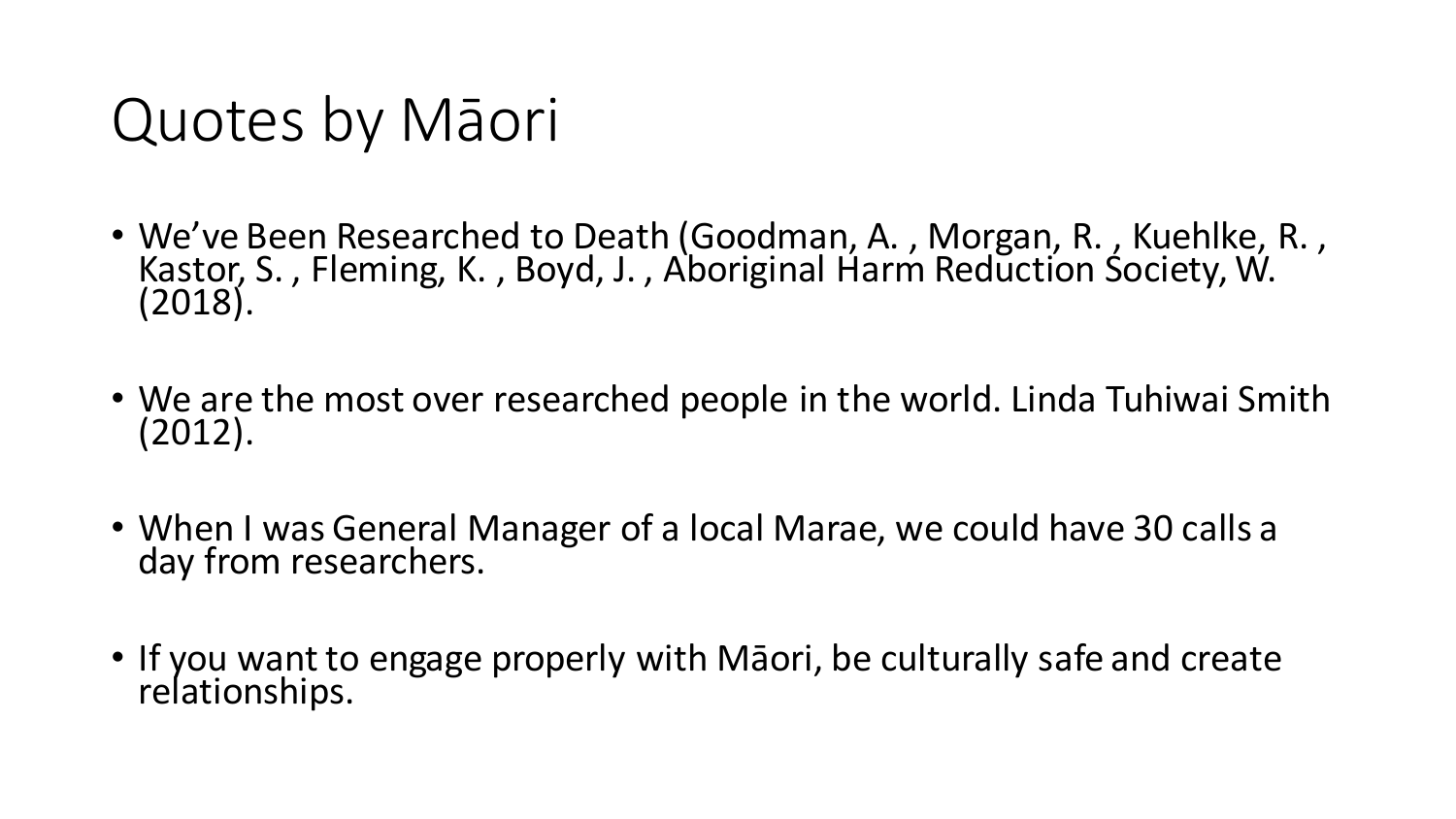# Kupe's Law versus Cooks Law

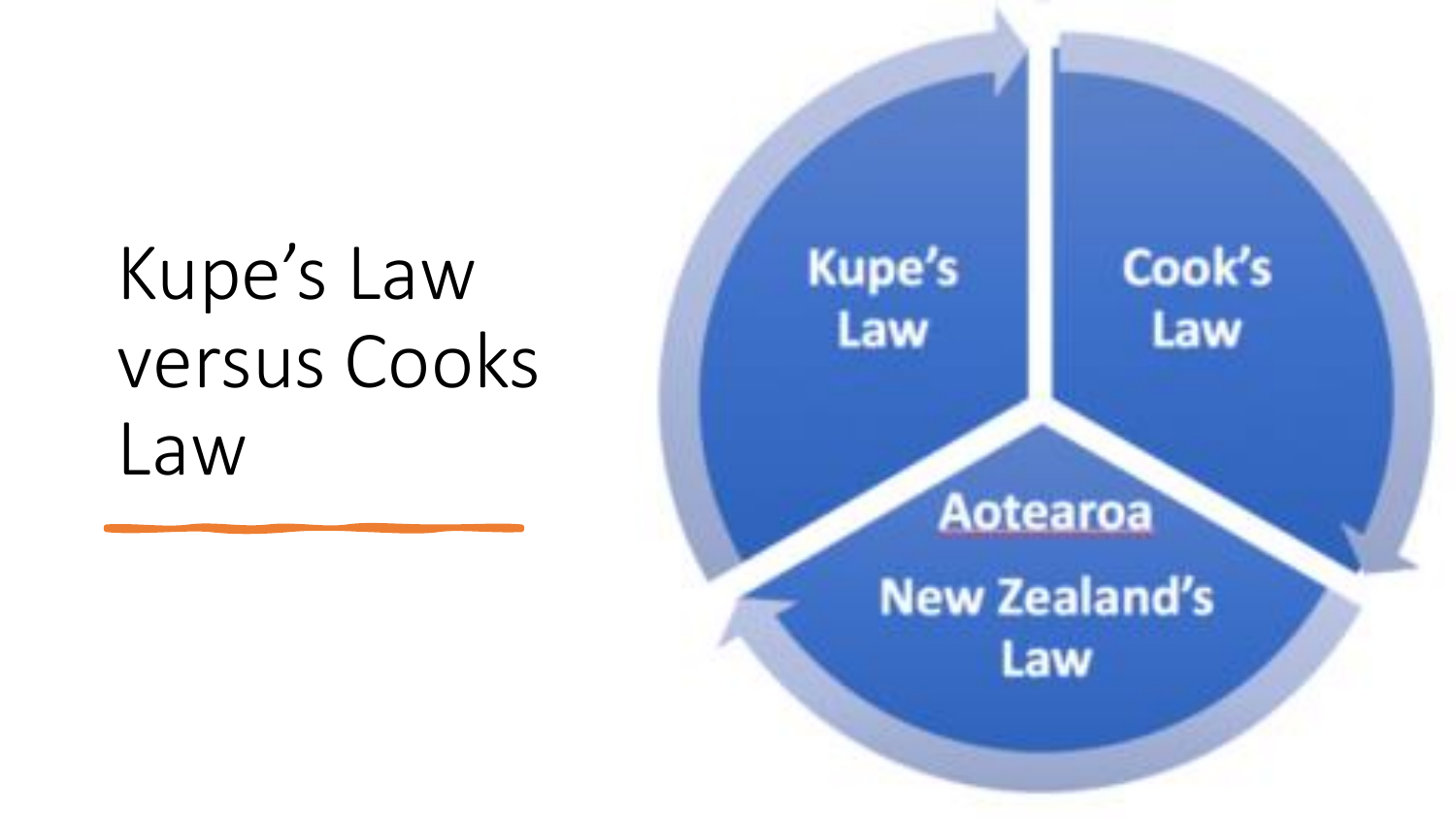## Definition of Taonga Species (Taiuru, 2020).

- Any species (human and non human) and their descendants that present in New Zealand prior to 1642 – Abel Tasman.
- Includes introduced species by Māori such as Kūmara.
- Each species has an atua and a whakapapa that must be respected.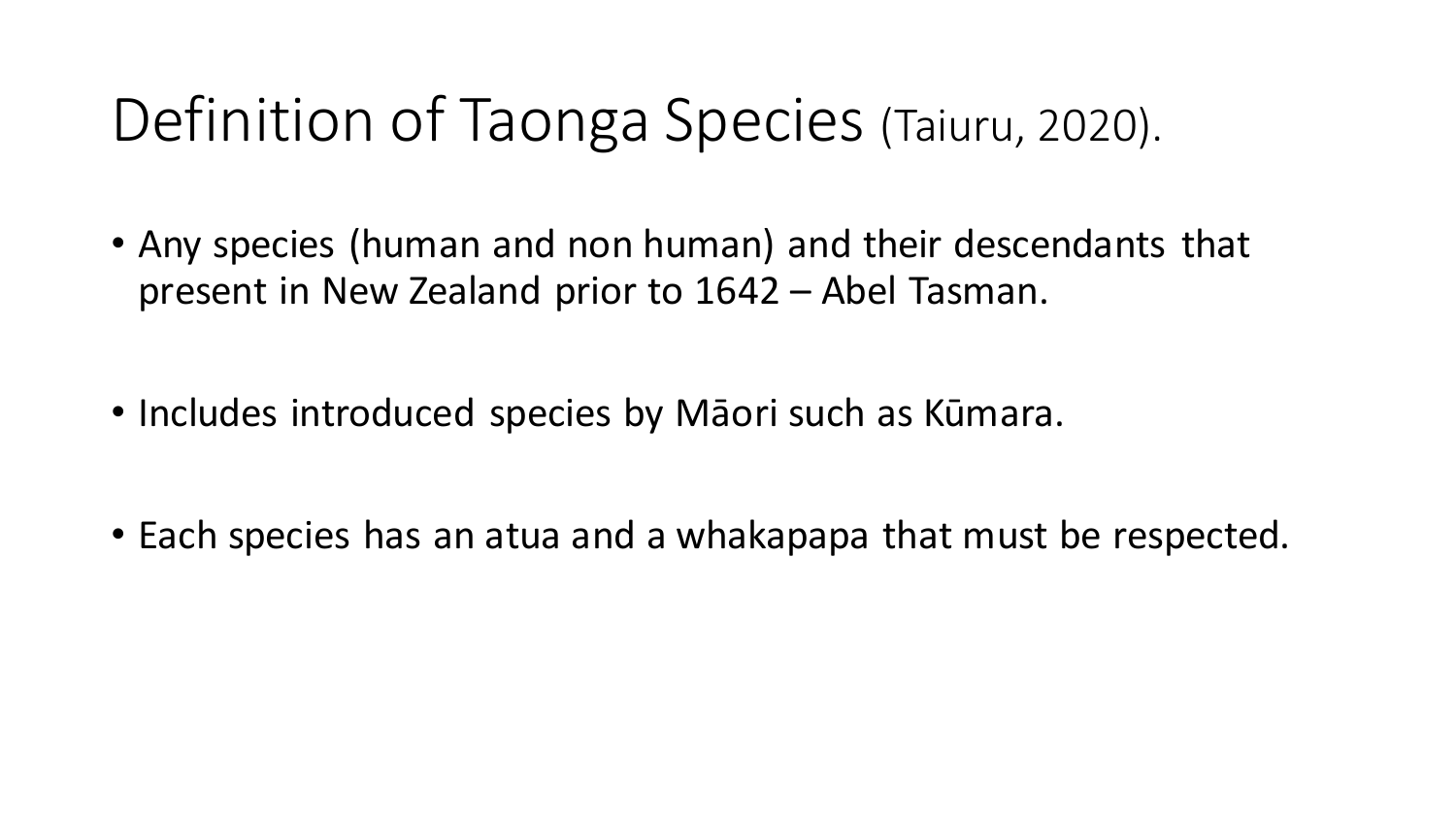### What is Māori Data

Māori Data is information or knowledge, in any format or medium, which is about, from, produced by Māori, describes Māori and the environments Māori have relationships with, made by Māori or contains any Māori content or association or may affect Māori, whānau, hapū, iwi and Māori organisations either collectively or individually (Taiuru, 2020).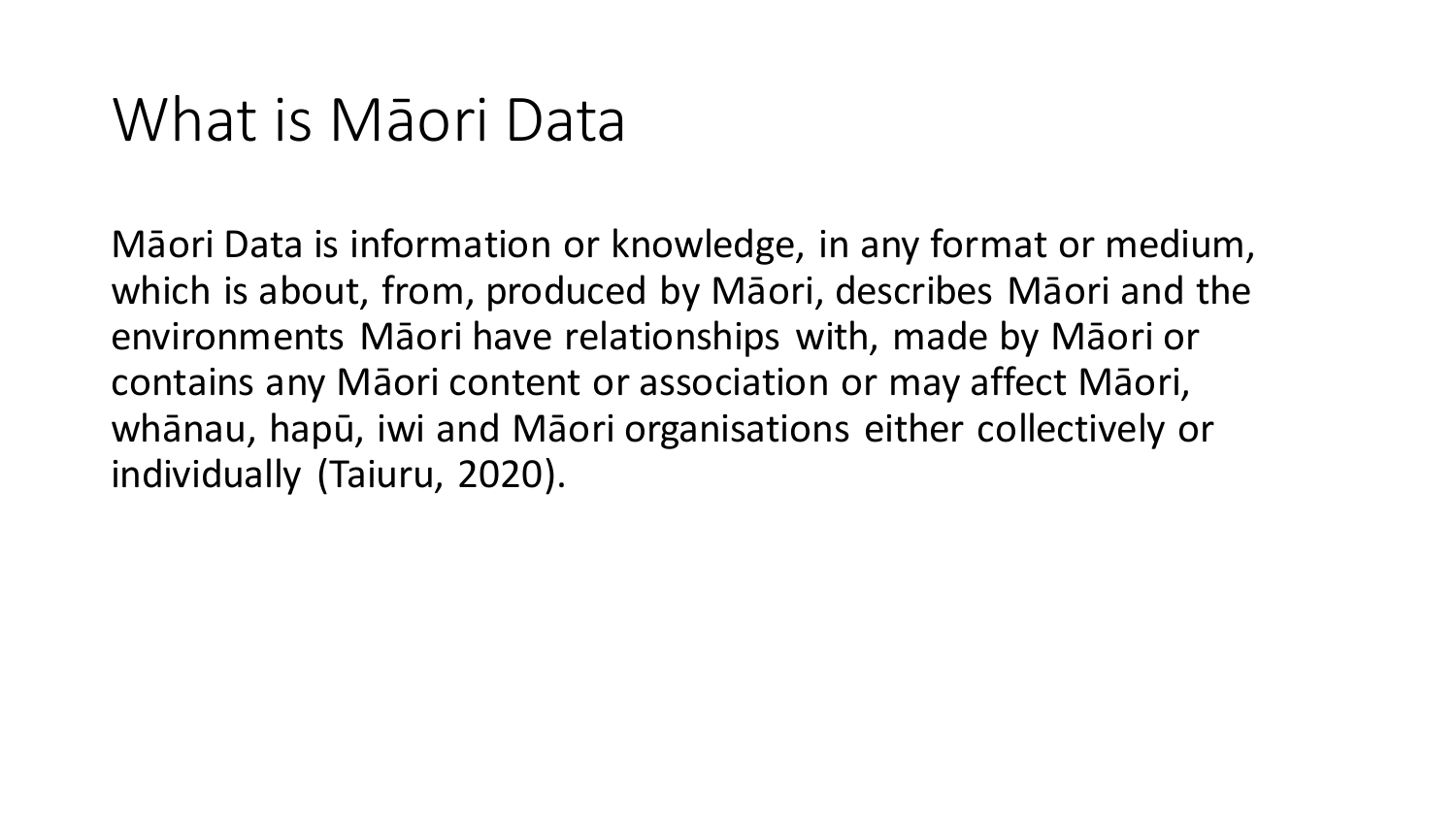### What is Māori data sovereignty

Māori Data Sovereignty refers to the inherent rights and interests Māori, whānau, hapū, iwi and Māori organisations have in relation to the creation, collection, access, analysis, interpretation, management, dissemination, re-use and control of data relating to Māori, whānau, hapū, iwi and Māori organisations as guaranteed in Article II of Te Tiriti/Treaty of Waitangi (Taiuru, 2020).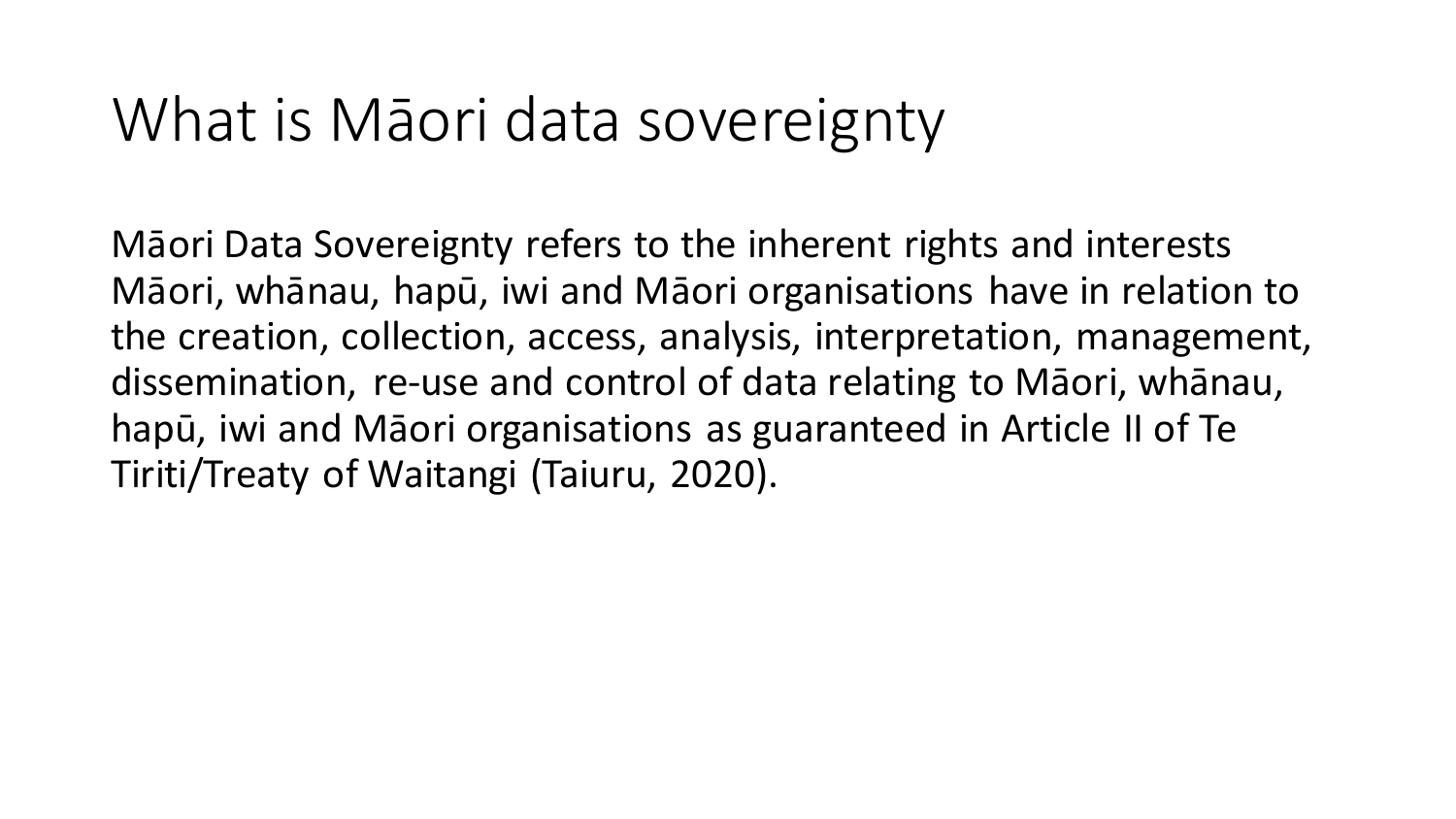### Important legal instruments for researchers

- He Whakaputanga Declaration of Independence 1831
- Te Tiriti/Treaty of Waitangi 1840
- The Māori Language Act 1987
- The United Nations Declaration on the Rights of Indigenous Peoples (UNDRIP) 2007 (NZ 2010).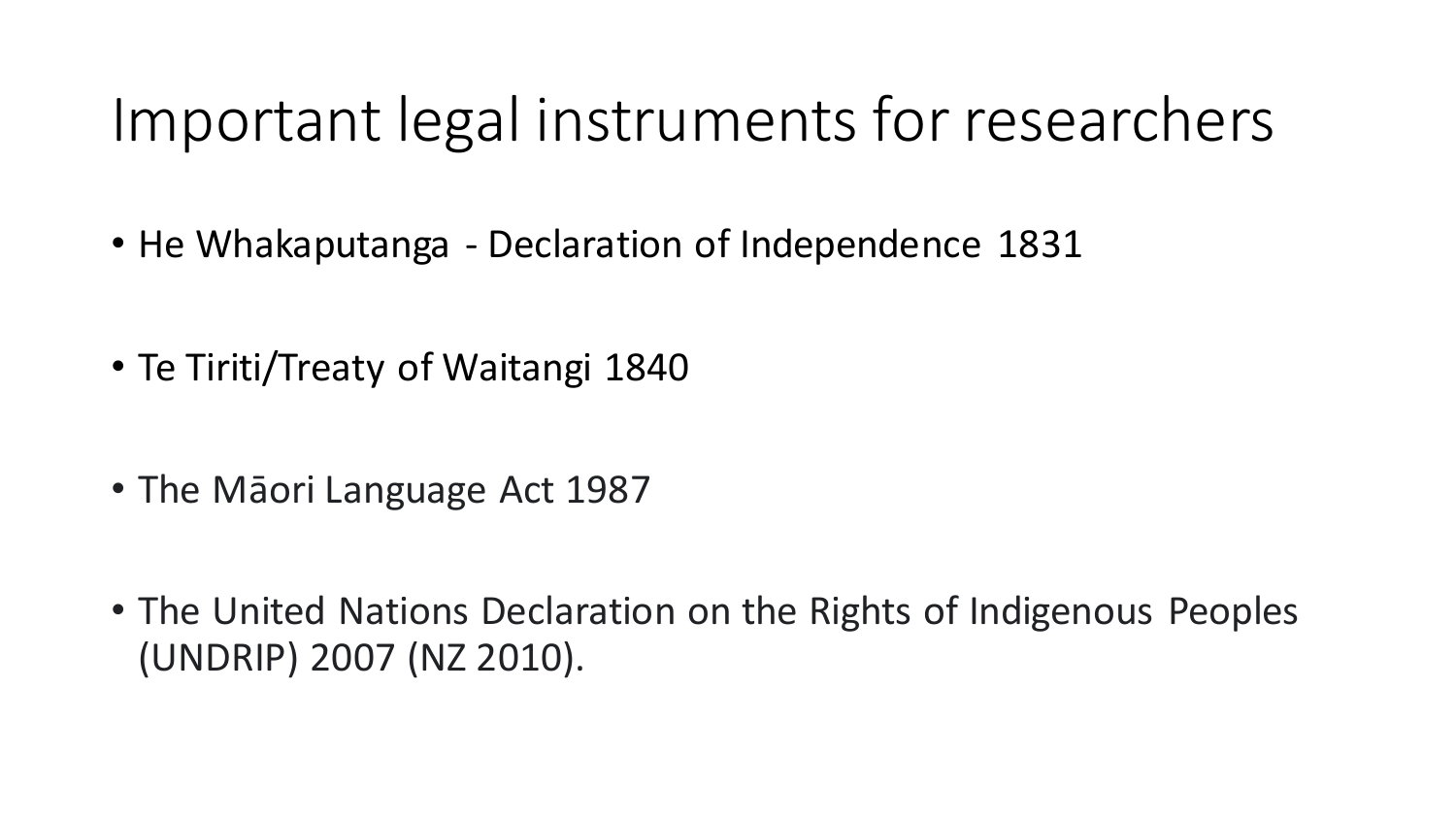# Reo Māori Orthography

- The equivalent of the Oxford Style Guide is The Maori Language Commission/Te Taura Whiri I te reo Maori Orthographic conventions https://www.tetaurawhiri.govt.nz/assets/Uploads/Corporate[docs/Orthographic-conventions/58e52e80e9/Guidelines-for-Maori-](https://www.tetaurawhiri.govt.nz/assets/Uploads/Corporate-docs/Orthographic-conventions/58e52e80e9/Guidelines-for-Maori-Language-Orthography.pdf)Language-Orthography.pdf
- Always use macrons, missing macrons is a spelling mistake. Two exceptions are Ngati Porou don't use macrons and Waikato-Tainui use double vowels.
- The use other iwi dialects shows that you are affiliated in some way to that iwi.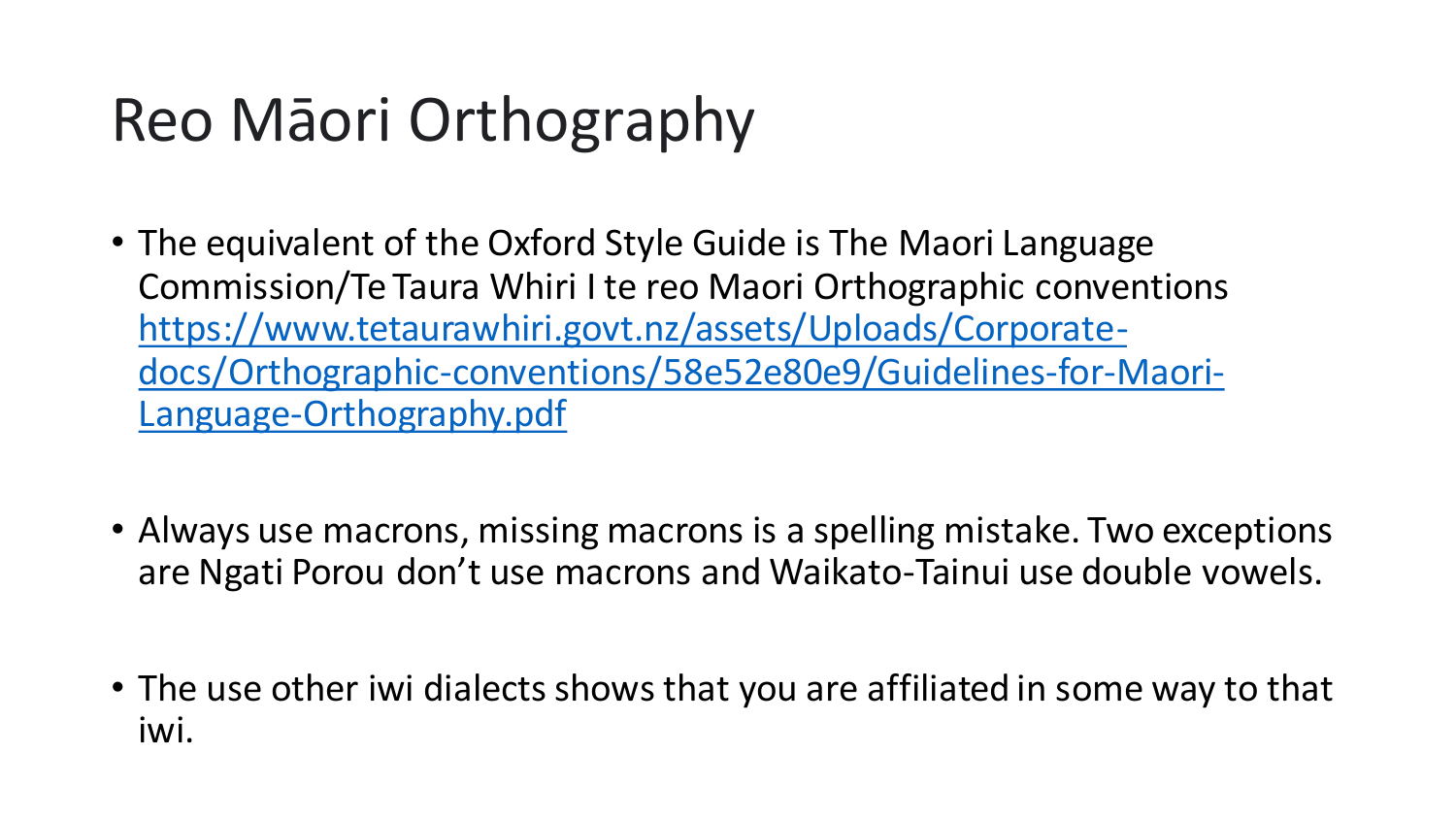### International Best Practice

• **Indigenous Peoples is always spelt with a capital I and P and as a plural.** The Oxford Style Manual states a proper name for a people, or any aspect of their culture, the term is capitalized (e.g., Indigenous medicines); otherwise, it is lowercase (Ritter, 2003).

There is a myriad of published literature in style guides that state this. A simple Google search also reveals a myriad of results.

**The word "Peoples" with a capital 'P" recognisesIndigenous Peoples in International Law** as having the right to self-determination whereas 'people' are just humans.

• **Māori is always spelt with a capital M and a macron**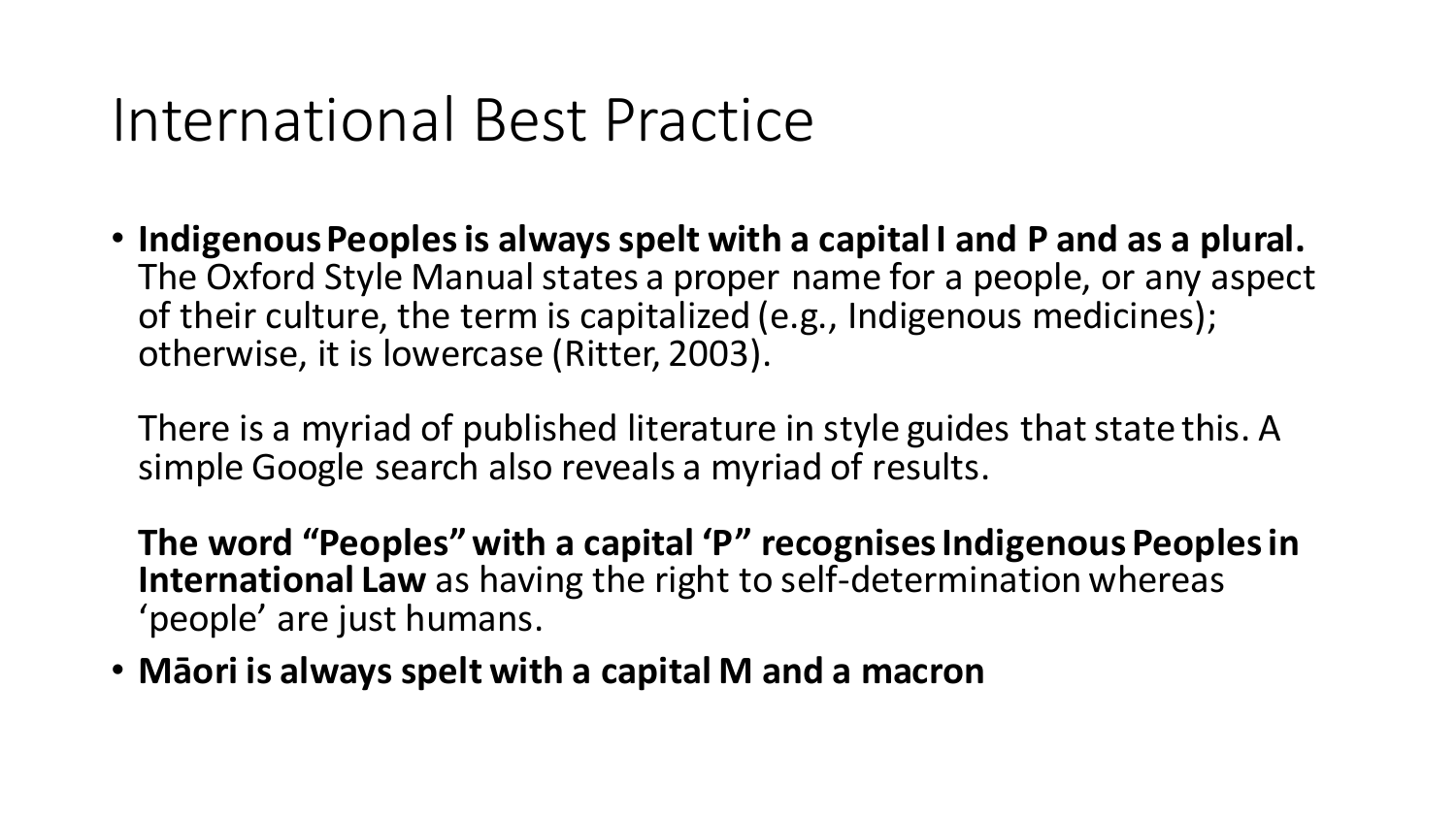### Indigenise or Decolonise?

As academics who write reports and engage with local communities, these two terms will increasingly become relevant.

- Indigenisation is a process of naturalising Indigenous knowledge systems and making them evident to transform spaces, places, hearts and minds.
- Decolonisation refers to the process of deconstructing colonial ideologies of the superiority and privilege of Western thought and approaches (Antoine et al. 2018).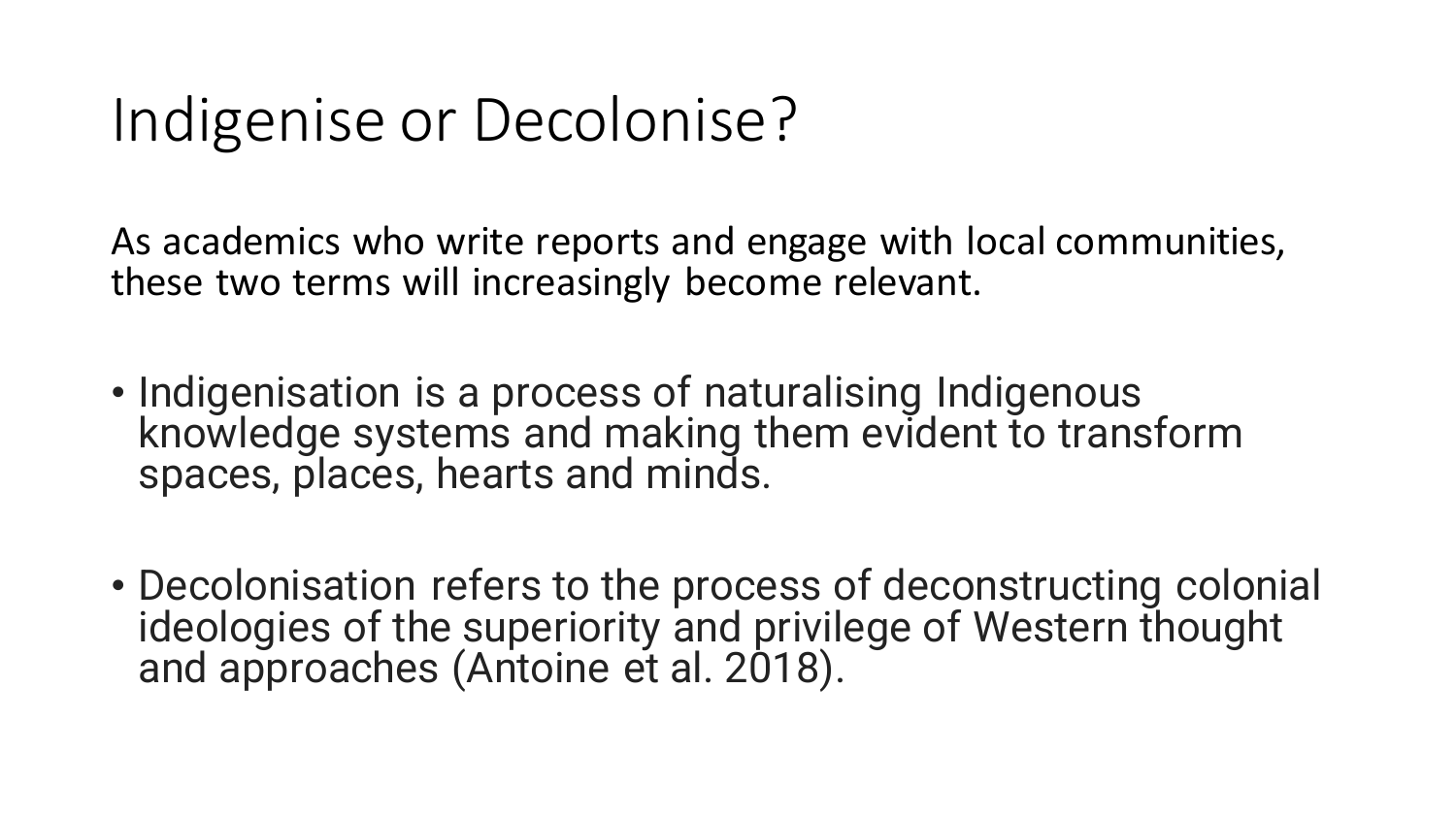### Māorification as a start

- Researchers recognise the unique kinship bonds that exist between body fluids, people, and our histories – and the obligations that come with this recognition
- "To care" for samples incorporating how Māori cherish objects for their cultural and spiritual value
- To create exhibitions drawn from these collections which incorporates Māori ways of thinking and which searches for "ways in" to the museum for the community to tell their story on their own terms
- To understand the donor's communities play a role in samples and research and are managed and how their stories are told
- To respect there are different worldviews
- To humanise the Māori relationship (tactile, spiritual, kinship) with our people and samples and that this is a process which requires compassion, patience, and empathy.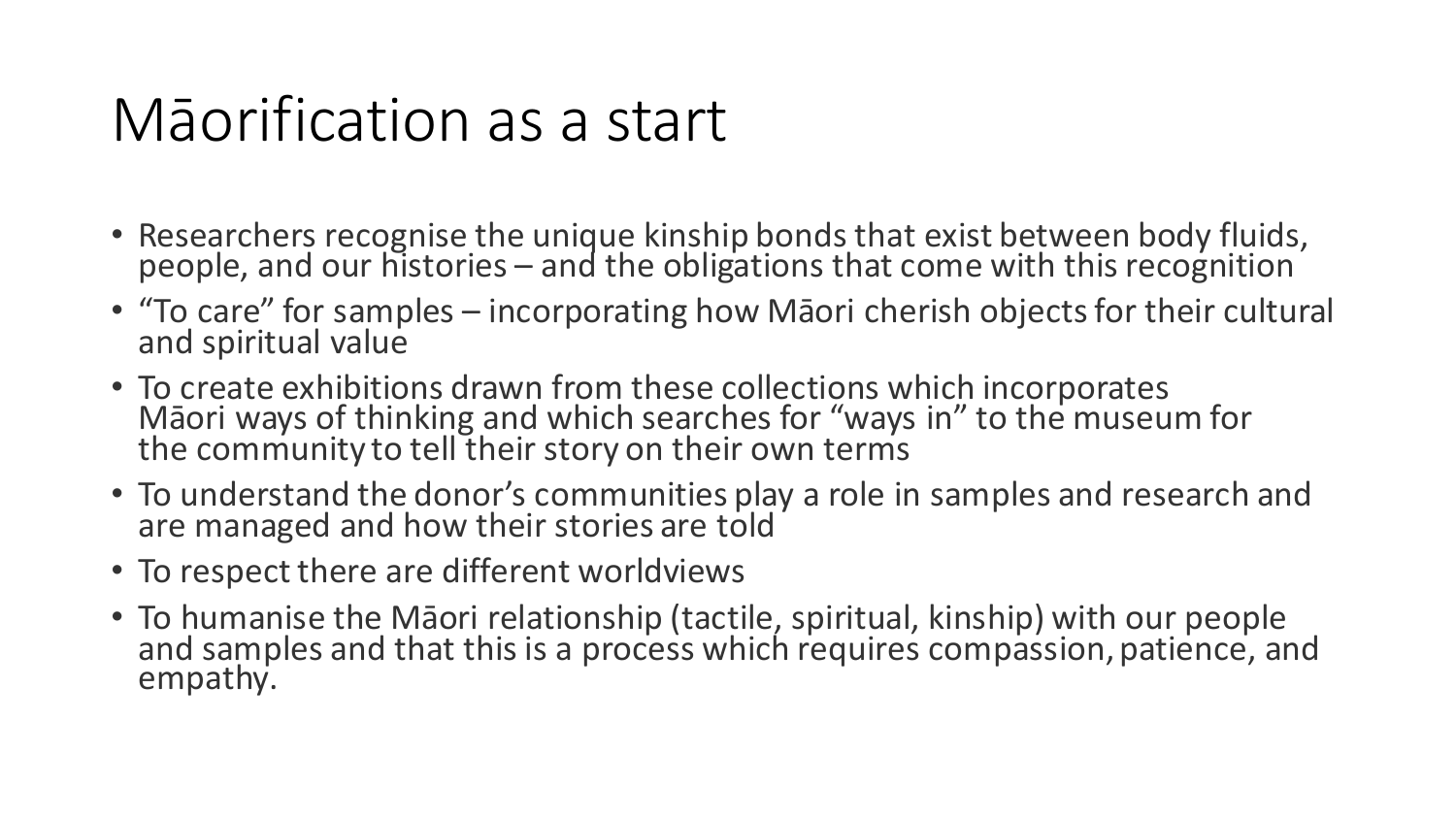### Tangata Descriptors

#### • **Tangata Tiriti**

A modern Māori language term which is taken to mean 'people of the treaty' and refers to all non-Māori citizens of New Zealand who live by and respect Te Tiriti.

#### • **Tangata Whenua**

People of the land who have a genealogical connection to Papatūānuku. A semi modern term for all Māori.

#### • **Mana Whenua**

Whānau, hapū, iwi marae who have traditional rights to a specific geographical boundary.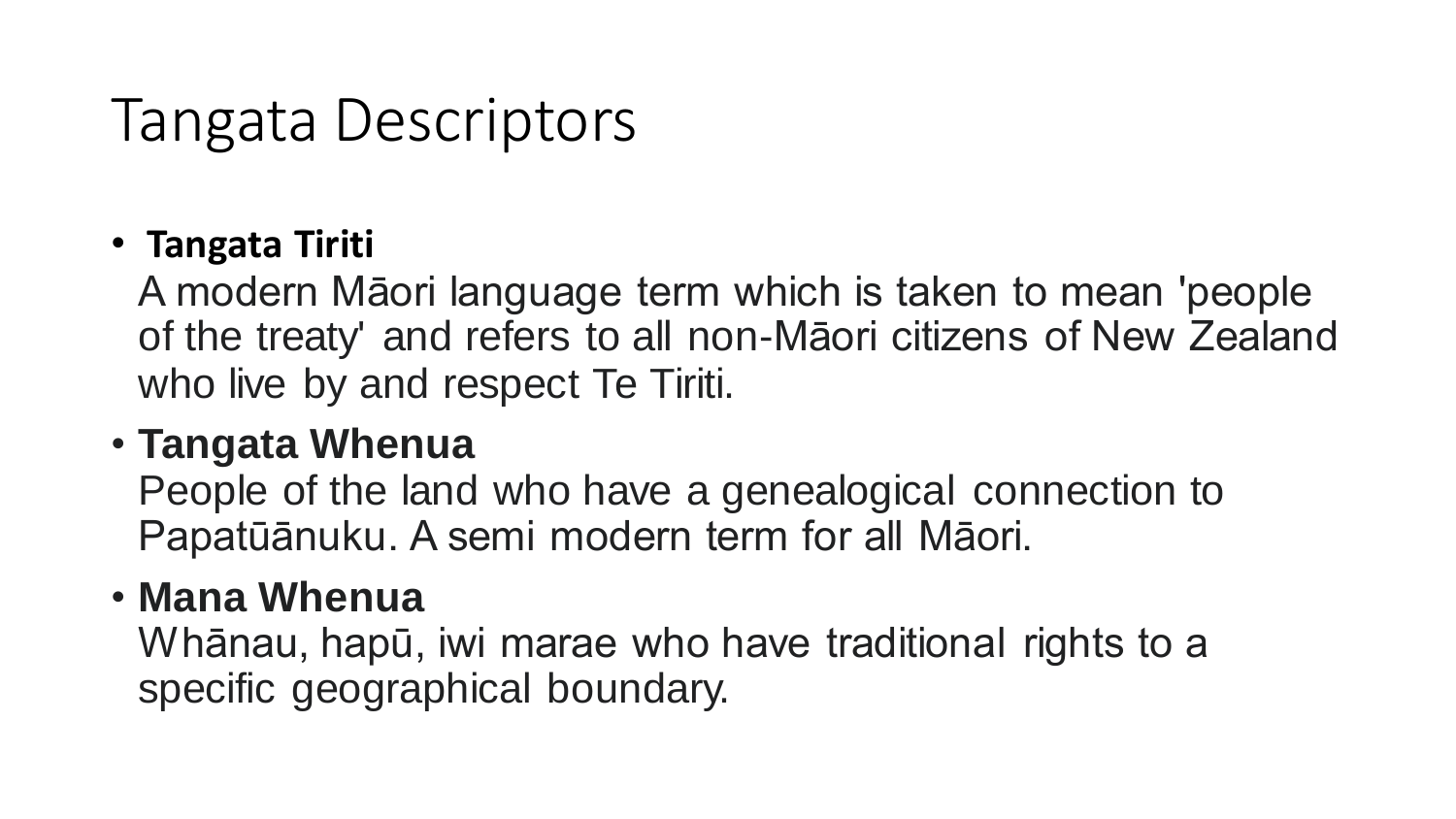### English (New Zealand US keyboard

### Maori Maori keyboard

Language preference:

MRI

5:10

### Installing macrons on Windows (older than 10).

- 1. Click Start > Control Panel > Clock, Language and Region (or Region and Language).
- 2. Go to the Keyboards and Languages tab and click Change keyboard. If it already says English (New Zealand) - Māori, then it's already set up.
- 3. Otherwise, click Add. Scroll down to English (New Zealand), expand the Keyboard options and click Show More.
- 4. Find Māori in the list and tick it, then click OK.
- 5. Change the Default input language bar at the top of the window to display English (New Zealand) - Māori.
- 6. To type a macron, press the backquote/tilde key  $(\gamma^2)$  at the top left of the keyboard then the vowel.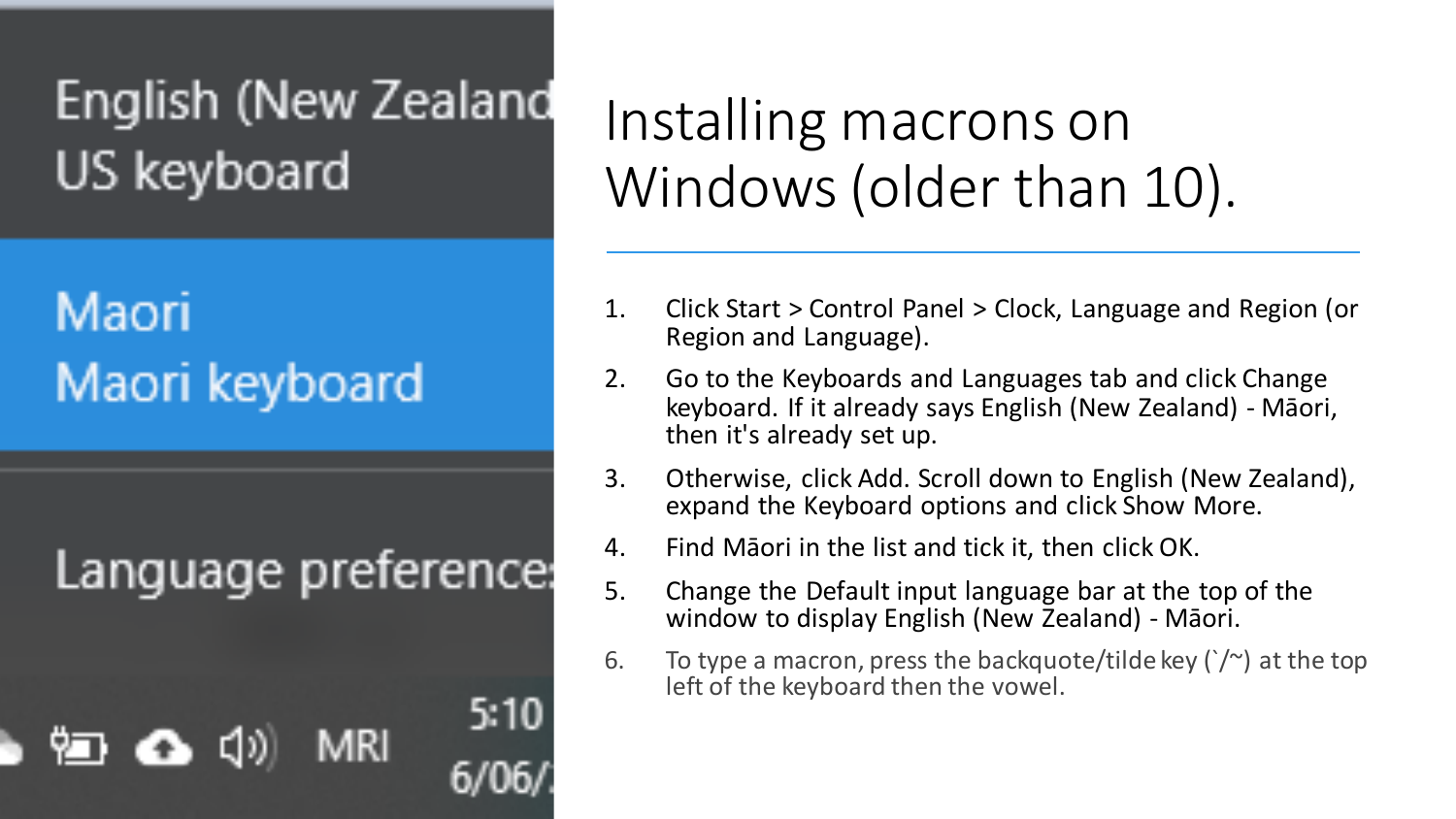

|             | <b>Keyboards</b> Text Replacement |                  |
|-------------|-----------------------------------|------------------|
| M           |                                   |                  |
| morena      | Mōrena                            |                  |
| N           |                                   |                  |
| Nga         | Ngā                               |                  |
| $\mathsf O$ |                                   |                  |
| omw         | On my way!                        | Α<br>B<br>C      |
| T           |                                   | D<br>E           |
| Tena        | Tēnā                              | F<br>G<br>н      |
|             |                                   | ı<br>J<br>K      |
|             |                                   | L<br>M           |
|             |                                   | N<br>О<br>P      |
|             |                                   | Q<br>R           |
|             |                                   | S<br>T<br>Ù      |
|             |                                   | V<br>W           |
|             |                                   | X<br>$\mathbf v$ |

### Macrons on i-Devices

- 1. Hold the **vowel** down and select the macron.
- 2. Add auto correct on common words such as Maori, Morena, Tena koe by opening **Settings/General/Keyboards/Text Replacement**.
- 3. Then add words.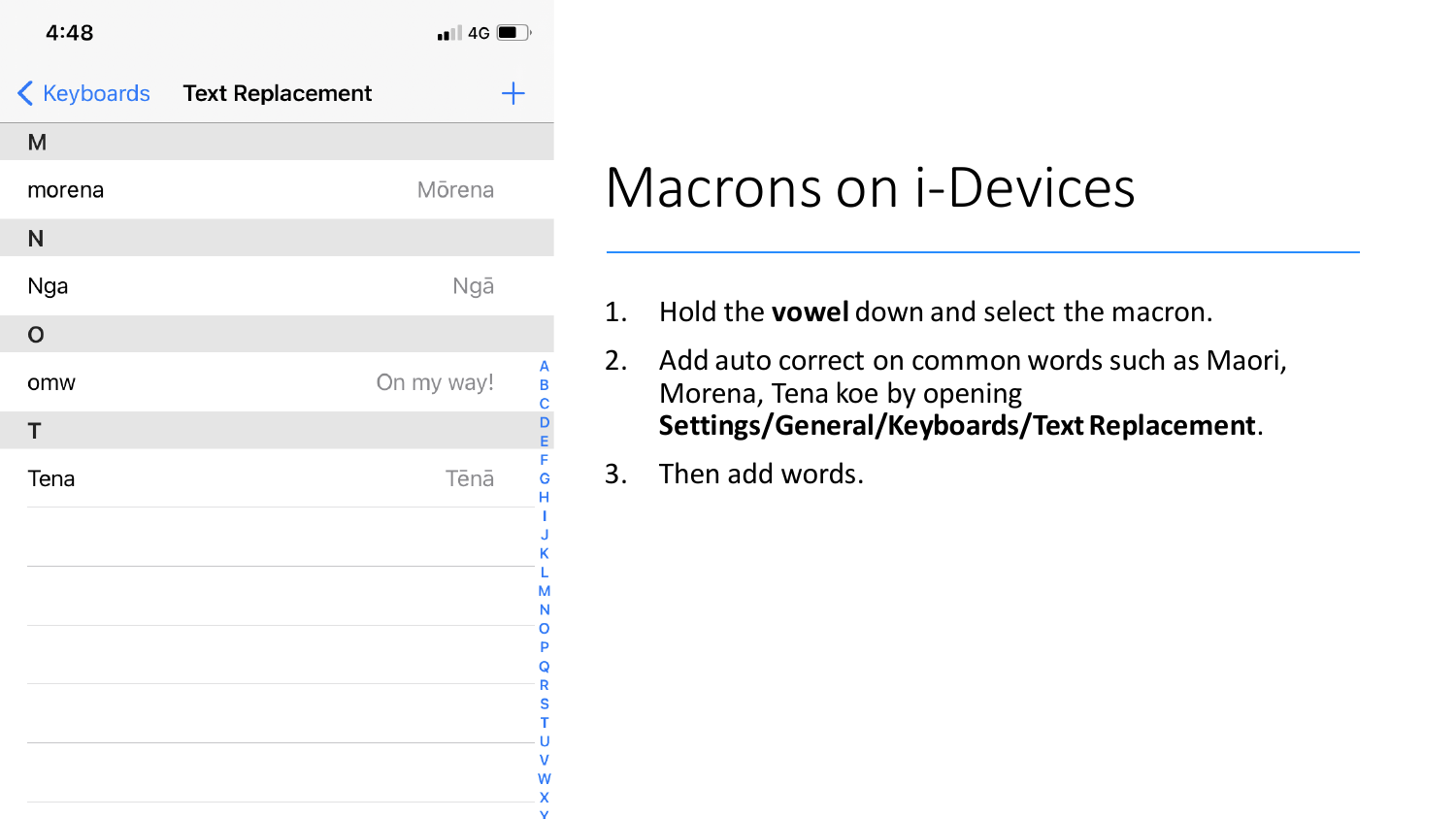

# Macrons on Android

The standard language package for most Android devices allows you to press and hold a vowel to select the macron version. If not:

- 1. Download the **SwiftKey Keyboard** from your Playstore.
- 2. Go into the app and select **Get started.** Sign in using one of the options provided to continue.
- 3. Open the app. Follow the setup instructions.
- 4. Select S**WIFTKEY** and change your keyboard to **SwiftKey Keyboard**.
- 5. Select **CHANGE** to set new Languages.
- 6. Te Reo Maori should be available under suggested languages otherwise scroll down and select **Maori/Māori**.
- 7. Now your keyboard is all set up to type in Māori with the macrons.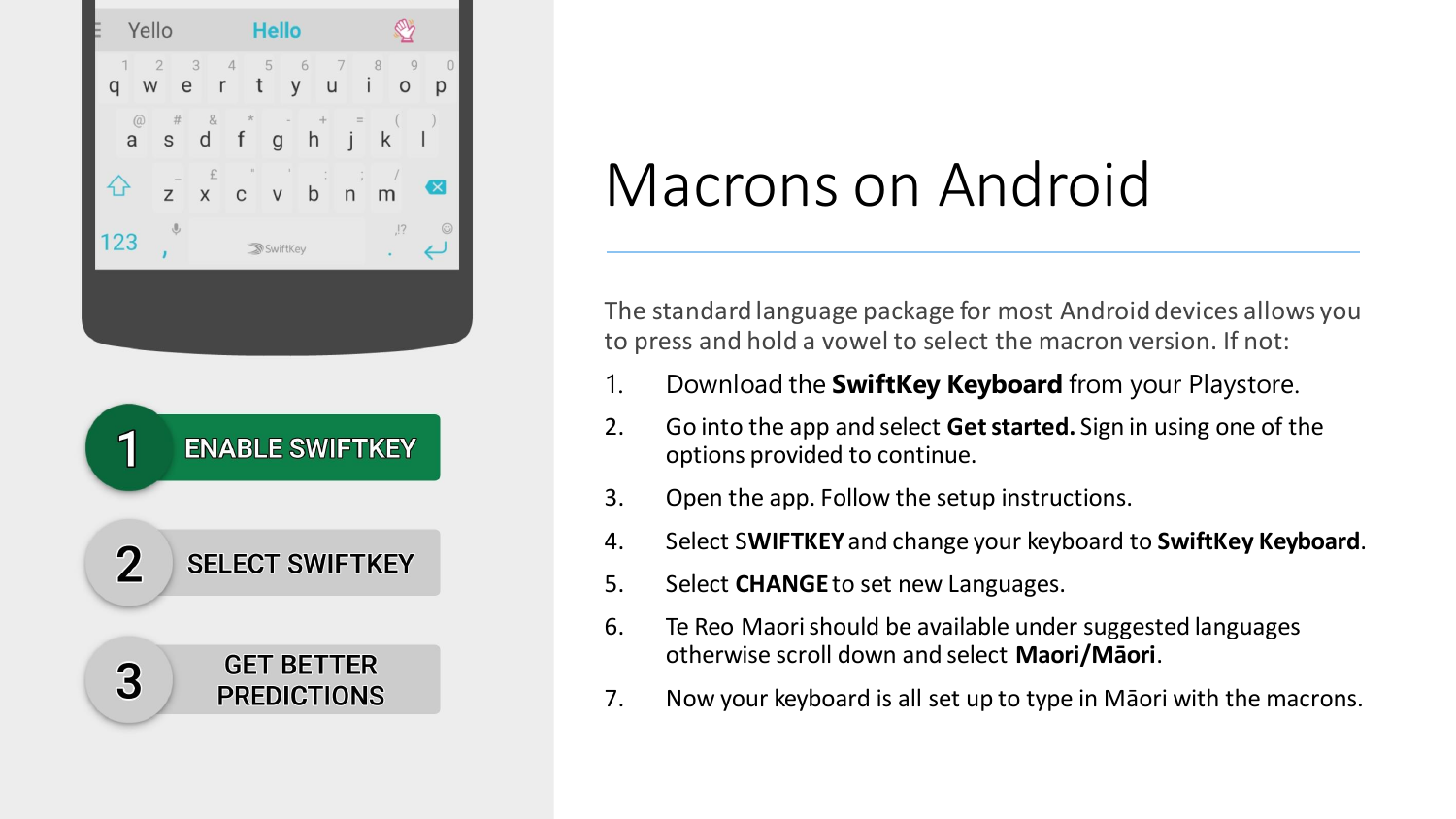

### Macrons on MacOS 10.11 and later

- 1. Click on the Apple menu in the top left and open **System Preferences > Keyboard**.
- 2. Go to the **Input Sources** tab.
- 3. Click on the **+** sign and scroll down the input methods list until you find **Māori**.
- 4. Select to add to your list. Make sure that **Show Input**  menu in menu bar is checked at the bottom so you can easily switch back at the top of the screen if required.
- 5. To type a macron with the Māori keyboard on a macOS computer, press the tilde key  $(\sim)$  then type a vowel. Alternately, hold down the Alt/Option key and type the vowel.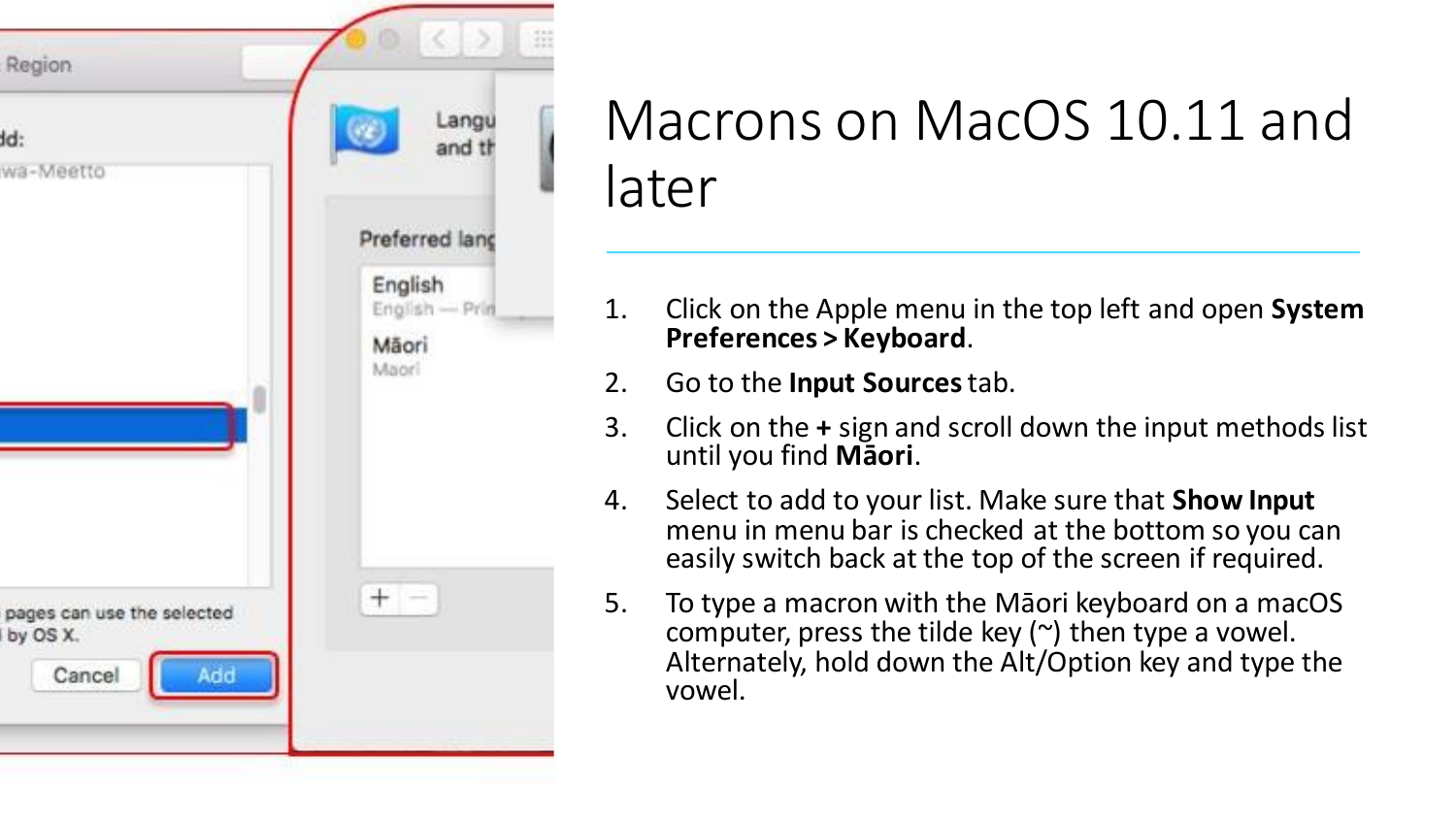

### Macrons on MacOS 10 and earlier

- 1. Click on your Apple menu in the top left and open **System Preferences > Language & Text**.
- 2. Click on **the Input Sources** tab and scroll down the input methods list under you find **Māori**. Tick this box.
- 3. At the bottom of the dialogue window, tick **Show Input**  menu in menu bar so you can easily switch back at the top of the screen if required.
- 4. To type a macron with the Māori keyboard on a macOS computer, press the tilde key  $(\sim)$  then type a vowel. Alternately, hold down the Alt/Option key and type the vowel.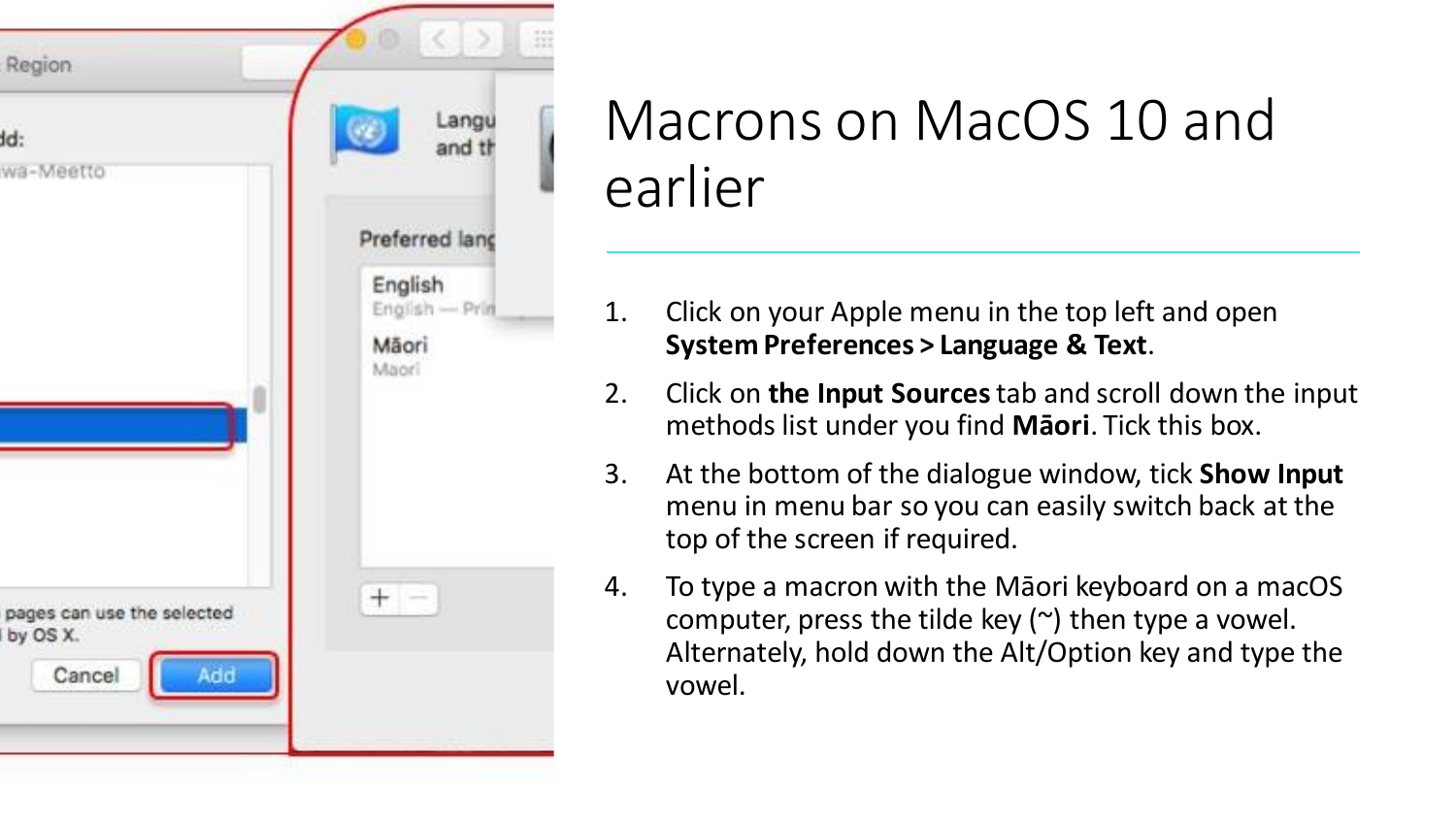## Te Ao Māori perspective of blood and the heart

- Blood is tapu as are all body fluids as they have a whakapapa and an Atua.
- Makutu can be used with body fluids, body parts and reflections in water.
- Papatūānuku, Tangaroa and Tāne Māhuta created the first female human being. Blood was ochre and ocean water.
- The heart has a spiritual connection to the brain and to the stomach where all emotions feed to the heart and the brain. The Tuatara is an atua of the heart.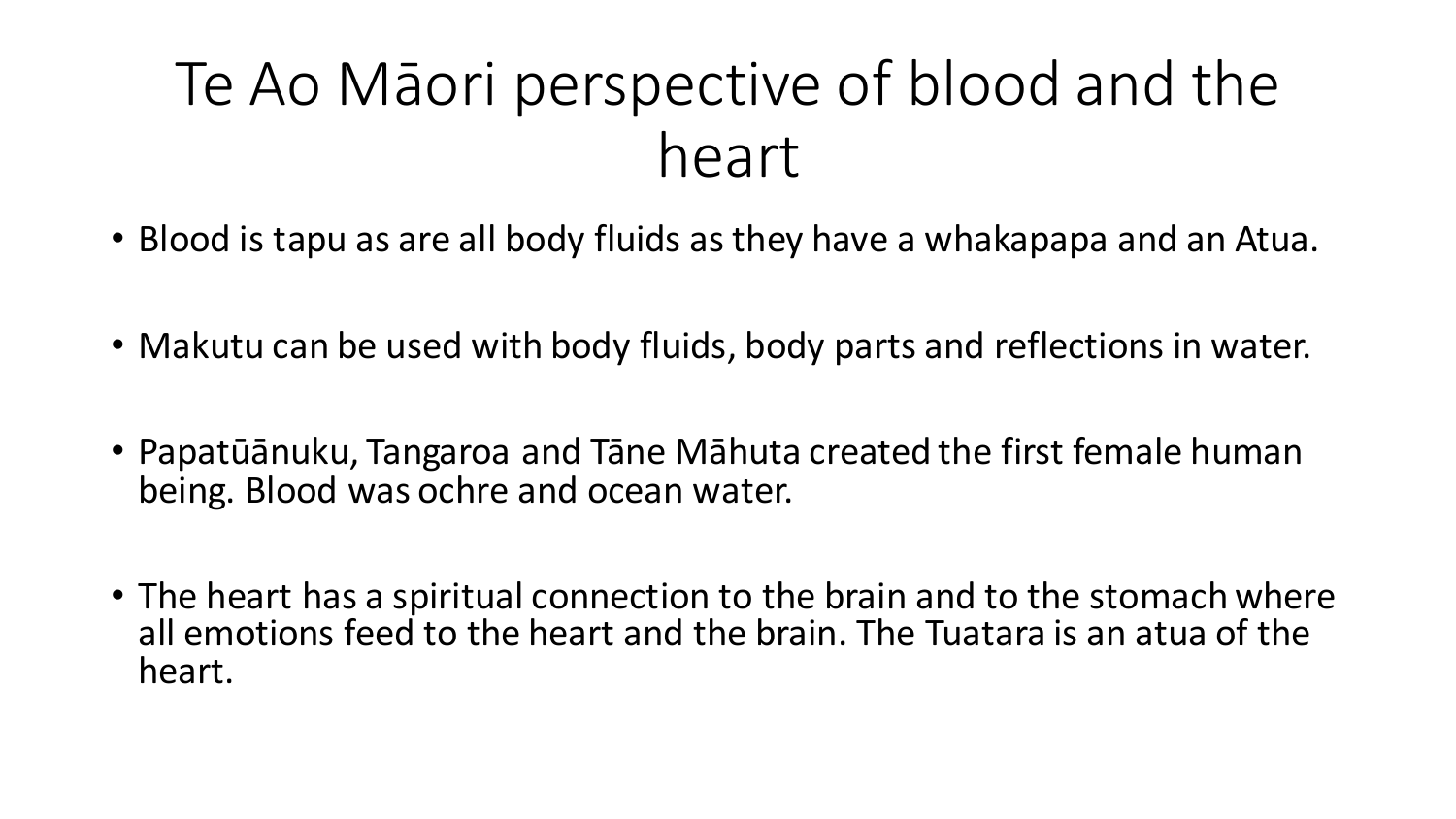### Previous talks - links

- Pepeha Talk <https://bit.ly/ChChCHIPepeha> (YouTube)
- Marae Talk <https://bit.ly/ChChCHI1> (YouTube)
- Reo Maori pronunciation TBA
- All files are situated in the CHI Microsoft Teams site.